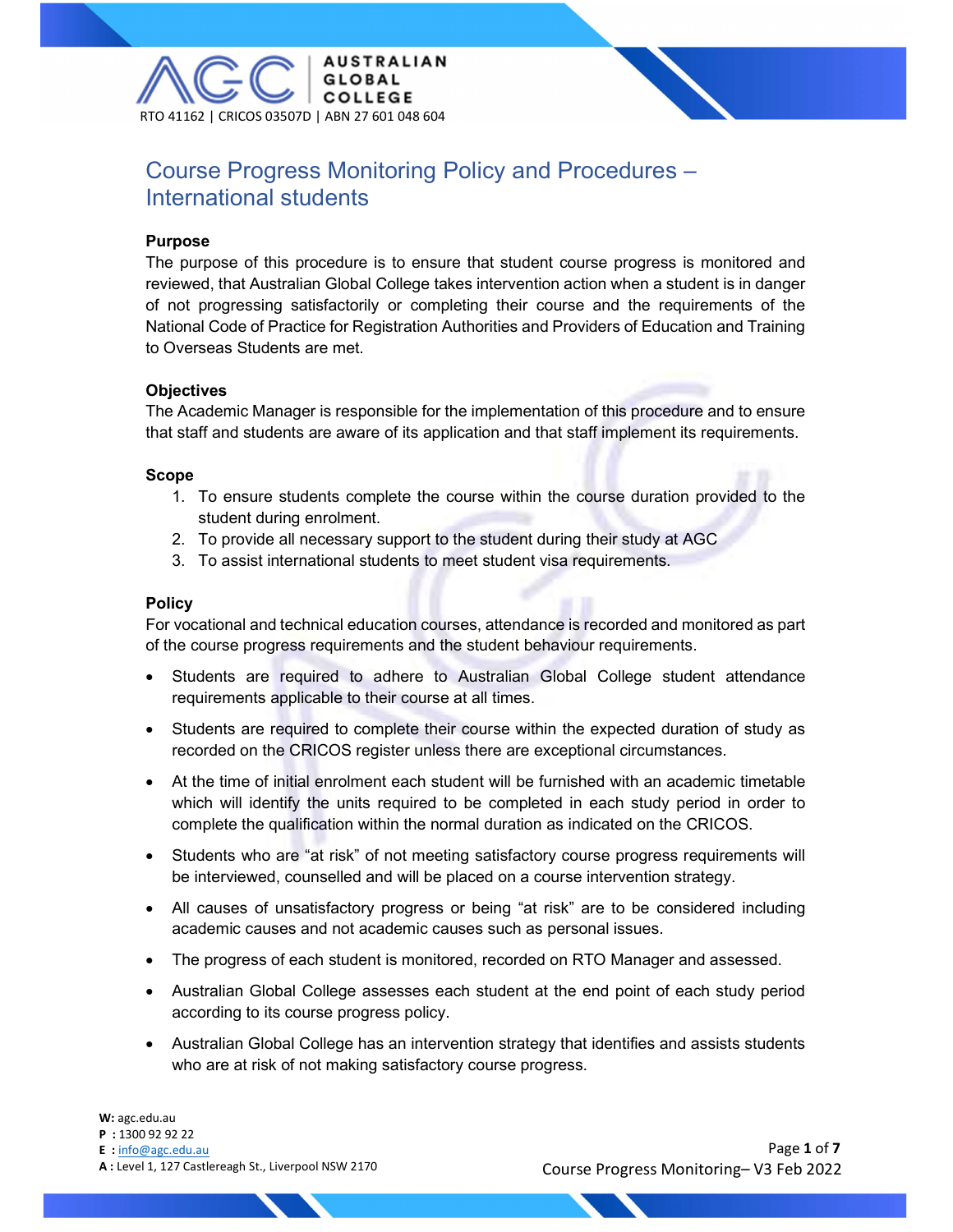

• International students who have unsatisfactory academic progress will be reported to the Department of Education via PRISMS. Unsatisfactory academic performance is defined as failing more than 50% of units in two consecutive study periods. Australian Global College will inform the student in writing of its intention to report the student and that he or she is able to access Australian Global College complaints and appeals process within 20 working days.

### **Definitions**

Study period means one term of study

Being "at risk" of not meeting satisfactory course progress requirements occurs when a student:

- fails more than 50% of units in a study period; or
- fails two or more units in a study period; or
- fails a prerequisite unit in a study period; or
- fails two consecutive assessments (or one if there is only two) of a prerequisite unit in a study period; or
- during a study period falls behind the trainers expected progress and is reported by the trainer to the Academic Manager
- is unable to complete a course within the expected duration of study as recorded on the CRICOS register after having their program reviewed by the Academic Manager in accordance with Australian Global College Completion within the expected duration procedure; or
- is absent for 5 consecutive days or in any other way has an attendance record that is detrimentally affecting the student's capacity to complete the assessment requirements for a unit. Prior approval or a medical certificate from a registered medical practitioner does not remove the "at risk" status as prolonged absences for any reason place a student at risk of failure and is reported to the Academic Manager

Failing a unit means being assessed as "Not Competent" for a completed unit.

Satisfactory progress means that students have not been identified as having failed more than 50% of units in two consecutive study periods

W: agc.edu.au P : 1300 92 92 22 E : info@agc.edu.au A : Level 1, 127 Castlereagh St., Liverpool NSW 2170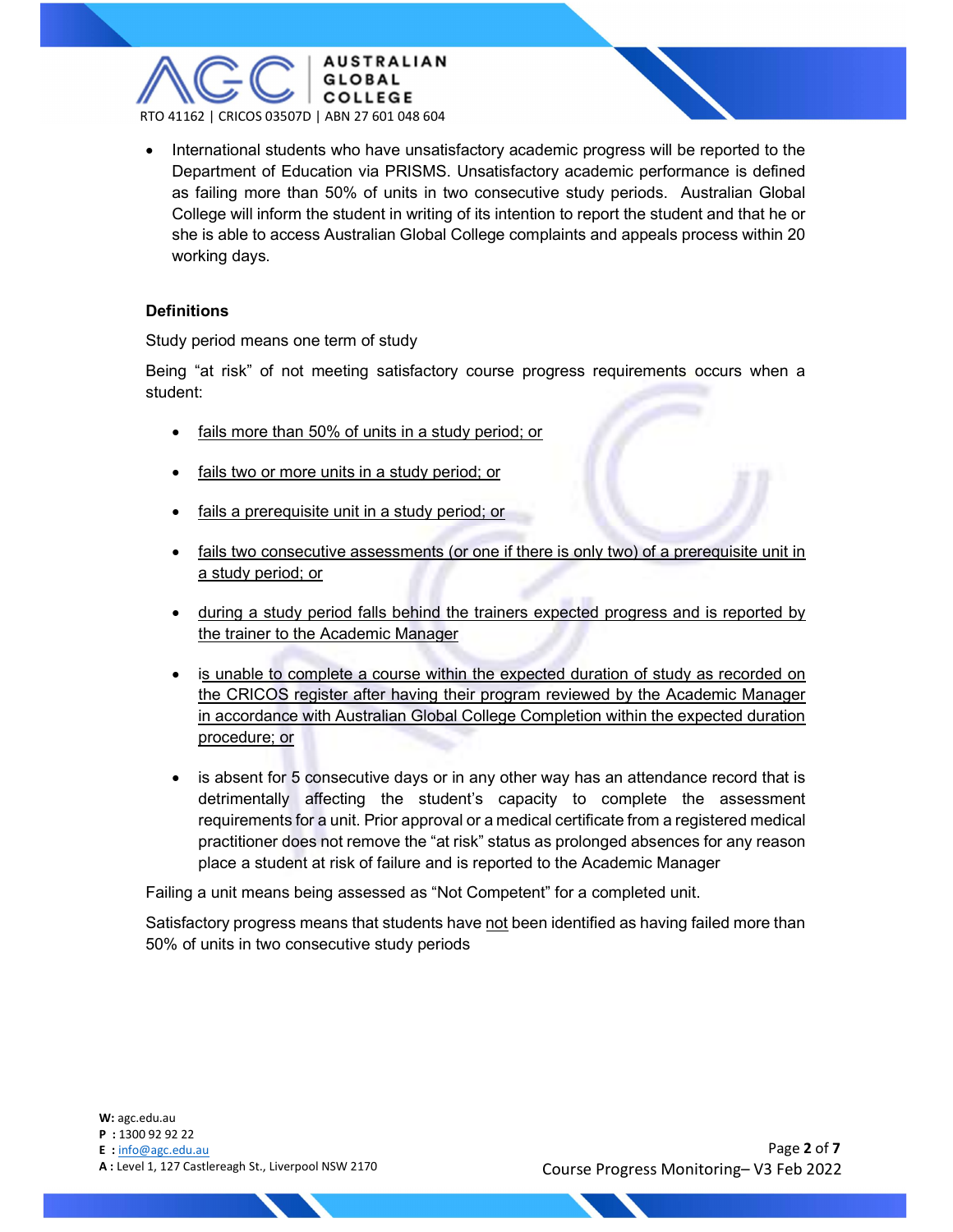

## **Procedures**

The Academic Manager is responsible for the implementation and monitoring of the intervention strategy.

Intervention strategy – general requirements

- All students identified as being "at risk" (during the study period or at the end of the study period) of not meeting satisfactory course progress requirements will be sent a warning letter requiring them to attend a course counselling interview using the appropriate student course progress warning letter (case 1).
- A copy of the warning letter and all other relevant documents will be placed in the student's file.
- At the meeting, an intervention strategy will be negotiated with the student and will be recorded at the conclusion of the meeting and signed off by the student and the academic. A written copy of the intervention strategy will be provided to the student and placed in their file.
- The course counselling interview and fortnightly intervention meetings will be initiated by the Academic Manager however appropriate personnel such as a trainer may be called on to assist with the process or to delegate for the Academic Manager.
- The effectiveness of the intervention strategies must be judged during this process and amended if appropriate. This information must also be recorded, and feedback provided at the appropriate staff meeting under agenda item continuous improvement.
- Co-ordinators will also keep a register of Continuous Improvement activities for their own department.
- Students "at risk" of not meeting course progress requirements, who fail to participate fully in the intervention strategy developed by Australian Global College in conjunction with the student will be subject to the student behaviour requirements which includes the possibility of deferral, suspension of cancellation of their enrolment.
- At the fortnightly intervention meetings, the following will be reviewed:
	- Programs to address academic and non-academic issues
	- Student attendance
	- Student study timetable drawn up
	- The fortnightly academic involvement report from each subject trainer.
	- Assessment outcomes
	- Any other matters relevant to progress
- Where a student on the intervention strategy requires more time to complete their qualification, the current Confirmation of Enrolment must be cancelled and a new Confirmation of Enrolment must be completed by the Student Services and Administration Manager and lodged on PRISMS. The new Confirmation of Enrolment must indicate the revised completion date and the reasons for the revised date.

E : info@agc.edu.au

A : Level 1, 127 Castlereagh St., Liverpool NSW 2170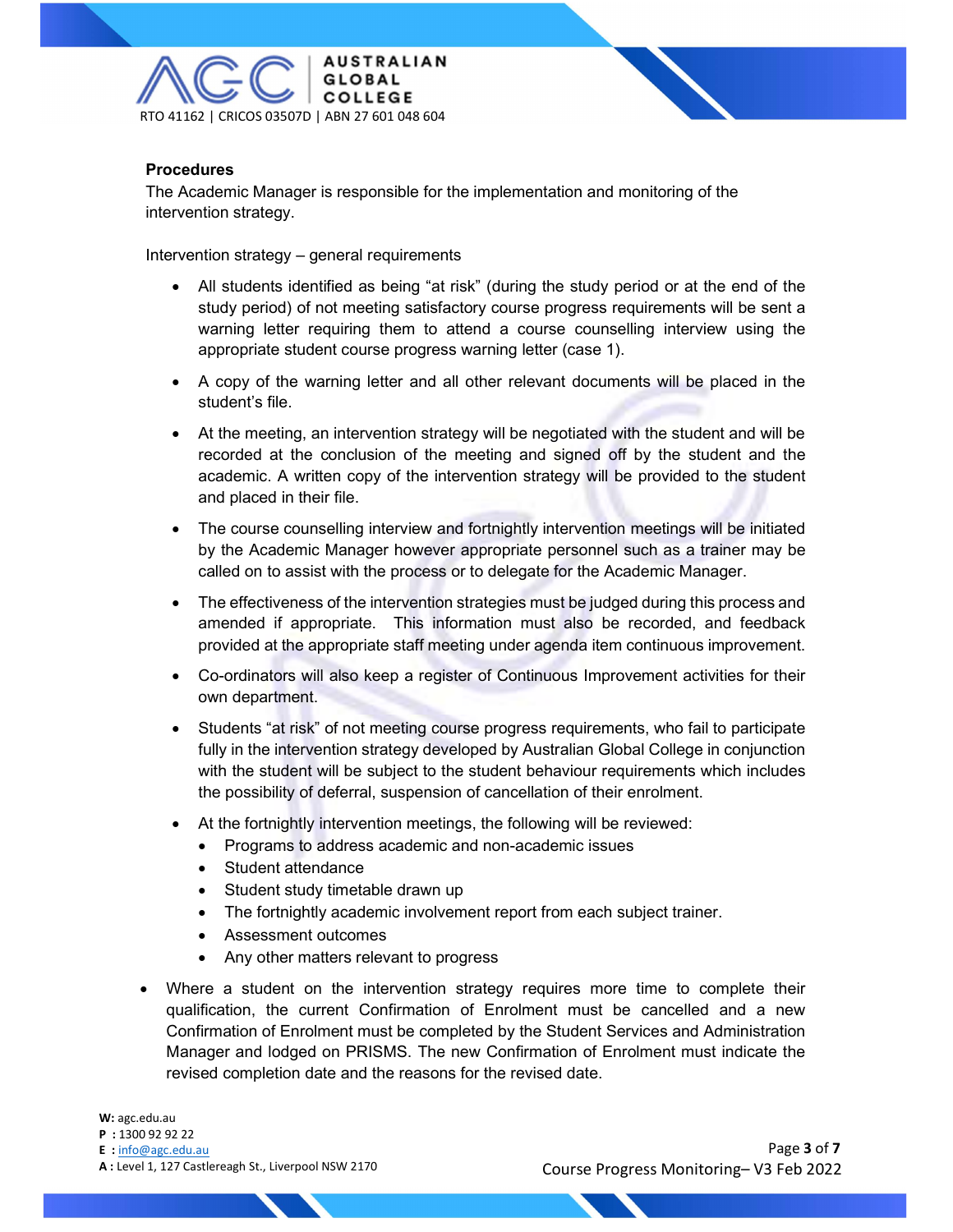

 Students failing to comply with the terms of the agreed intervention strategy will be notified of this in writing and of the possible outcomes of this non-compliance (suspension or cancellation under Australian Global College student behaviour requirements). The written notification will require the student to immediately contact the Academic Manager to arrange a meeting to ascertain and address the reasons for failing to comply with the terms of the agreed intervention strategy. The written notification will be sent to the student within 5 working days of the student failing to comply with the terms of the agreed intervention strategy being identified by the Academic Manager. It will be at the discretion of the Academic Manager (based on information discussed and evidence provided) to decide whether to re-negotiate another intervention strategy with the student or notify the student of the Academic Manager intention to implement Australian Global College Student behaviour procedure.

#### Intervention strategy – during a term

- During a study period student course progress and attendance will be continuously monitored by trainers.
	- Identification of students "at risk" will be accomplished by teachers completing the relevant section of Australian Global College course progress record for the course each student is enrolled in where a student is identified as being "at risk" according to any of the criteria below.
	- Students will be identified as being "at risk" if during the study period they:
		- fail to meet course progress assessment requirements required and communicated in writing to the students; or
		- fail two consecutive assessments (or one if there is only two) of a prerequisite unit in a study period; or
		- are absent for 5 consecutive days or in any other way have an attendance record that is detrimentally affecting their capacity to successfully complete a unit: or
		- are identified by the trainer as not progressing satisfactorily through the course material.
	- Trainers must monitor and record student attendance and progress during each study period.
	- Trainers must report, in writing (via Australian Global College course progress record), to the Academic Manager the details of any student identified as being at risk during a study period without delay.
	- All students identified during a study period as being "at risk" of not meeting satisfactory course progress requirements will be sent a warning letter by the Academic Manager requiring them to attend a course counselling interview using the appropriate student course progress warning letter (case 1).
	- A copy of the warning letter and all other relevant documents will be placed in the student's file.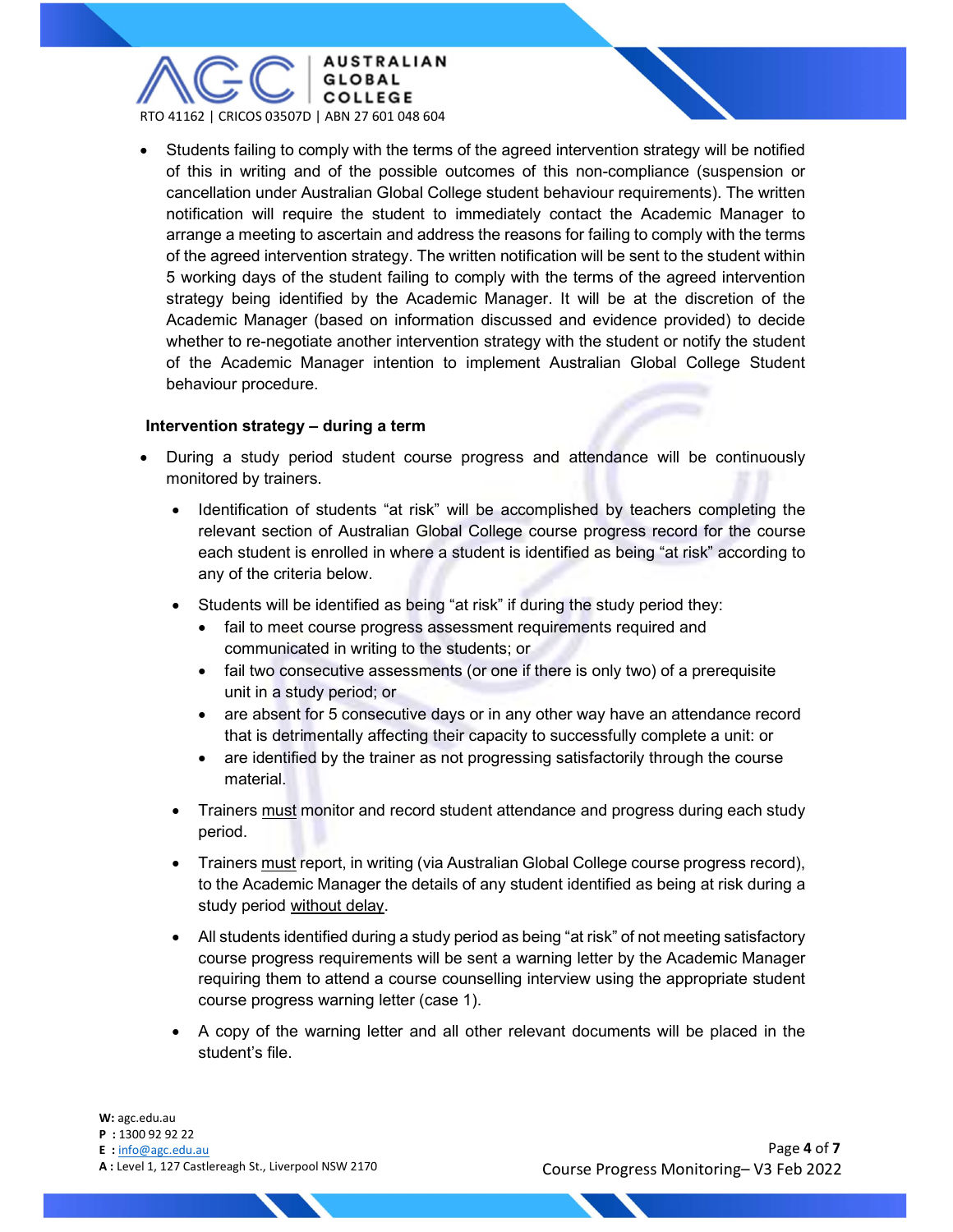

- The course counselling interview and fortnightly intervention meetings will be initiated by the Academic Manager however appropriate personnel such as a trainer may be called on to assist with the process.
- At the course counselling interview, academic and non-academic issues are to be explored, solutions sought and the following intervention strategies will be put in place where appropriate:
	- Programs and counselling to address academic and non-academic issues
	- Resitting assessments during the current study period
	- Training and assessment programs conducted during non-compulsory periods to "catch up" failed units.
	- Undertaking additional units in subsequent study periods to "catch up" with the training program schedule.
	- Student attendance timetable prepared
	- Student study timetable prepared
	- A fortnightly intervention meeting for the current study period with the Academic Manager or a delegated person will be scheduled
	- A fortnightly academic involvement report requested from each subject trainer.
- Students failing to comply with the terms of the agreed intervention strategy will be notified of this in writing and of the possible outcomes of this non-compliance (suspension or cancellation under Australian Global College student behaviour requirements). The written notification will require the student to immediately contact the Academic Manager to arrange a meeting to ascertain and address the reasons for failing to comply with the terms of the agreed intervention strategy. The written notification will be sent to the student within 5 working days of the student failing to comply with the terms of the agreed intervention strategy being identified by the Academic Manager. It will be at the discretion of the Academic Manager (based on information discussed and evidence provided) to decide whether to re-negotiate another intervention strategy with the student or notify the student of the Academic Manager' intention to implement Australian Global College Student behaviour procedure.

## Intervention strategy – end of a term

- Within 10 working days of the completion of a study period the Academic Manager will review the academic progress of all students in their department and identify those students who are "at risk" of not meeting satisfactory course progress requirements.
- Identification of students "at risk" will be accomplished by the Academic Manager reviewing a current transcript of student progress printed from the student record and completing the relevant section of Australian Global College course progress record for the course each student is enrolled in.
- Being "at risk" of not meeting satisfactory course progress requirements occurs when a student:
	- fails more than 50% of units in a study period; or
	- fails two or more units in a study period; or

W: agc.edu.au

- P : 1300 92 92 22
- E : info@agc.edu.au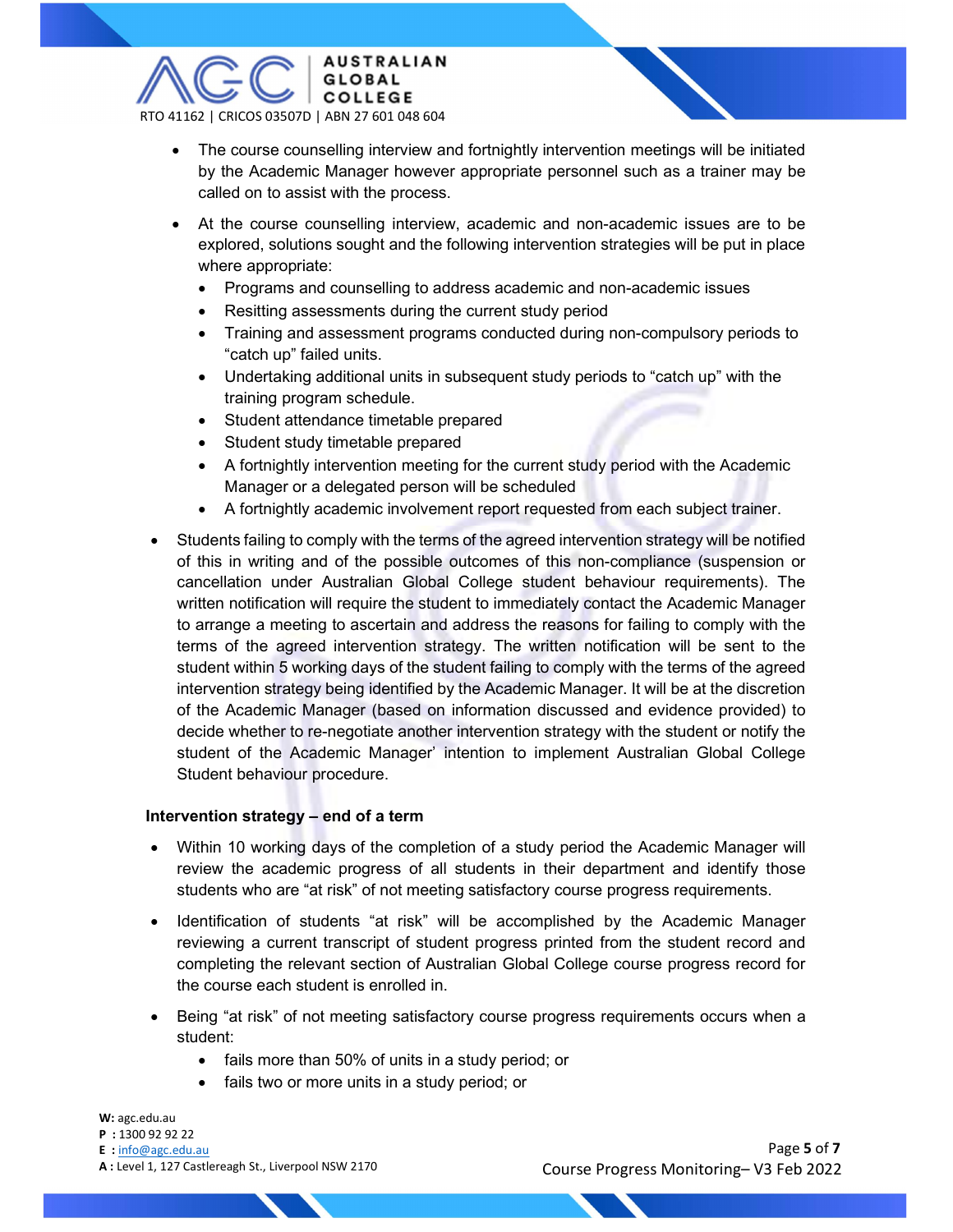

- fails a prerequisite unit in a study period; or
- is unable to complete a course within the expected duration of study as recorded on the CRICOS register after having their program reviewed by the Academic Manager in accordance with Australian Global College Completion within the expected duration procedure.
- All students identified at the end of a study period as being "at risk" of not meeting satisfactory course progress requirements will be sent a warning letter by the Academic Manager requiring them to attend a course counselling interview using the appropriate student course progress warning letter (case 1).
- A copy of the warning letter and all other relevant documents will be placed in the student's file.
- The course counselling interview and fortnightly intervention meetings will be initiated by the Academic Manager however appropriate personnel such as a trainer may be called on to assist with the process.
- At the course counselling interview, academic and non-academic issues are to be explored, solutions sought and the following intervention strategies will be put in place where appropriate:
	- Programs and counselling to address academic and non-academic issues
	- Student attendance timetable prepared
	- Student study timetable prepared
	- A fortnightly intervention meeting for the current study period with the Academic Manager or a delegated person will be scheduled
	- A fortnightly academic involvement report requested from each subject trainer.
	- Resitting assessments
	- Undertaking additional units in subsequent study periods to "catch up" with the training program schedule.
	- Training and assessment programs conducted during non-compulsory periods to "catch up" failed units.

Students failing to comply with the terms of the agreed intervention strategy will be notified of this in writing and of the possible outcomes of this non-compliance (suspension or cancellation under Australian Global College student behaviour requirements). The written notification will require the student to immediately contact the Academic Manager to arrange a meeting to ascertain and address the reasons for failing to comply with the terms of the agreed intervention strategy. The written notification will be sent to the student within 5 working days of the student failing to comply with the terms of the agreed intervention strategy being identified by the Academic Manager. It will be at the discretion of the Academic Manager (based on information discussed and evidence provided) to decide whether to re-negotiate another intervention strategy with the student or notify the student of the Academic Manager intention to implement Australian Global College Student behaviour procedure.

## Reporting unsatisfactory course progress to the Department of Education and the Department of Home Affairs

W: agc.edu.au

- P : 1300 92 92 22
- E : info@agc.edu.au